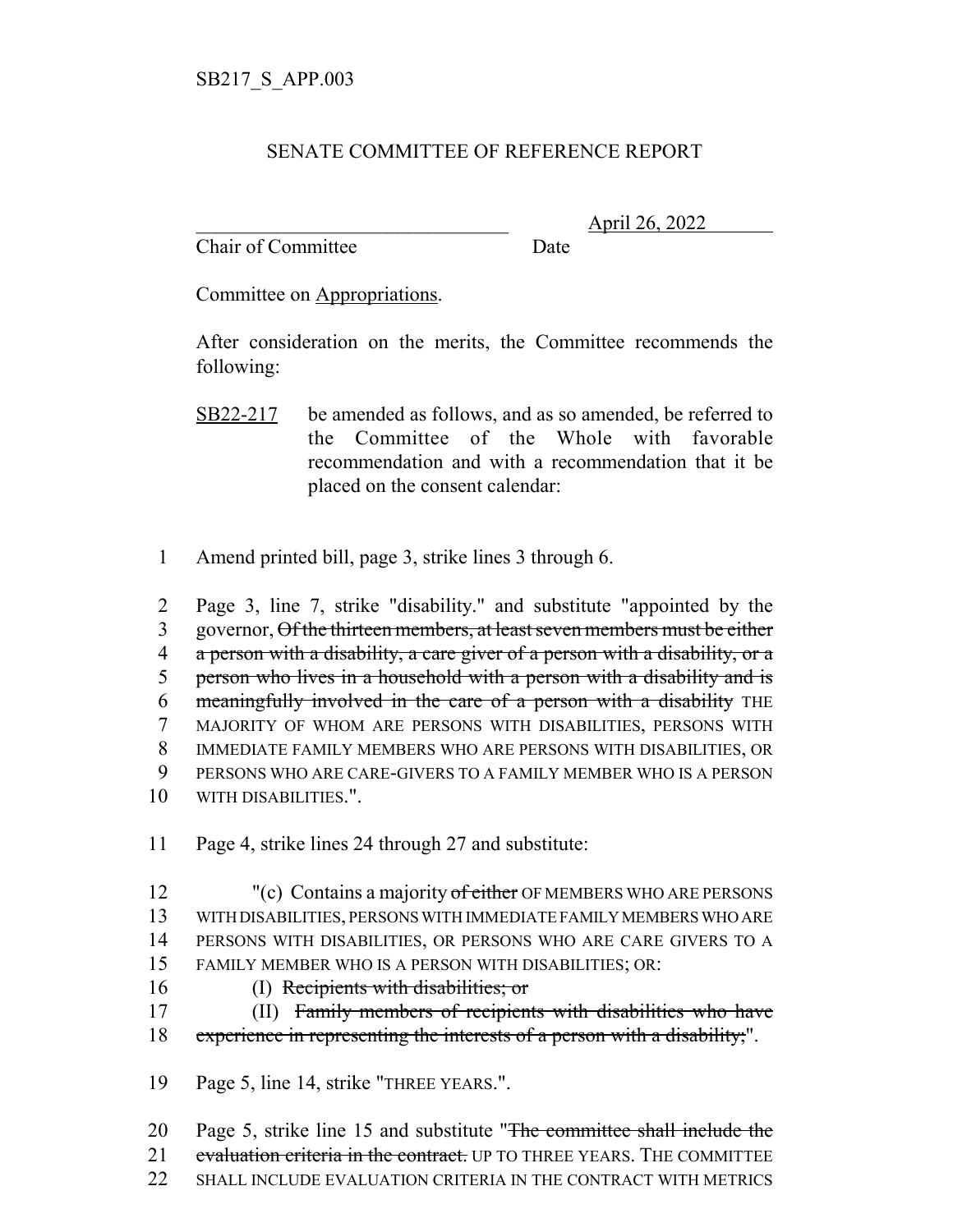THAT MUST BE MET AT LEAST ONCE A YEAR TO CONTINUE FUNDING.".

 Page 7, strike lines 2 and 3 and substitute "A DISABILITY, A PERSON WITH AN IMMEDIATE FAMILY MEMBER WHO IS A PERSON WITH A DISABILITY, OR A PERSON WHO IS A CARE GIVER TO A FAMILY MEMBER WHO IS A PERSON WITH A DISABILITY.".

 Page 9, line 16, after "GOVERNMENTS," insert "ENTITIES THAT PROVIDE PARKING, ENTITIES THAT PROVIDE PRIVATE PARKING ENFORCEMENT INCLUDING TOW OPERATORS,".

Page 13, after line 3 insert:

 "**SECTION 12.** In Colorado Revised Statutes, 8-84-106, **amend** (3)(c)(II)(F), (3)(c)(II)(G), and (3)(d); and **add** (3)(c)(II)(H), (3)(c)(II)(I), 12 (3)(c)(II)(J) as follows: **8-84-106. Rehabilitation of persons with disabilities - rules.** (3) (c) (II) The department shall provide the following services at public cost without consideration of financial need: 16 (F) Job search and placement assistance; and 17 (G) Job retention JOB-RELATED services; (H) DISABILITY-RELATED SKILLS TRAINING, INCLUDING TRAINING 19 IN THE USE OF REHABILITATION TECHNOLOGY; **(I) PRE-EMPLOYMENT TRANSITION SERVICES; AND**  (J) SERVICES IDENTIFIED AS EXEMPT FROM FINANCIAL 22 PARTICIPATION IN DEPARTMENT RULES. 23 (d) (I) (A) The department shall determine a person with a disability's need for financial assistance based on the person's need and 25 income, or the income of the person's legally and financially responsible relative. The department shall determine the need for financial assistance 27 for a person with a disability, or for the person's legally and financially responsible relative, prior to providing vocational rehabilitation services, 29 except for diagnostic, guidance, job placement, and related services. The person with a disability, or the person's legally and financially responsible relative, shall contribute toward the cost of his or her vocational rehabilitation services to the extent that the department determines that he 33 or she is financially able. except that, (B) If the person with a disability has been determined eligible for social security benefits under Title II or XVI of the federal "Social

 Security Act", 42 U.S.C. sec. 301 et seq., as amended, he or she is not required to further contribute to the costs of any services provided. (II) As used in this paragraph (d), a "person's legally and financially responsible relative" means the relative who identifies the